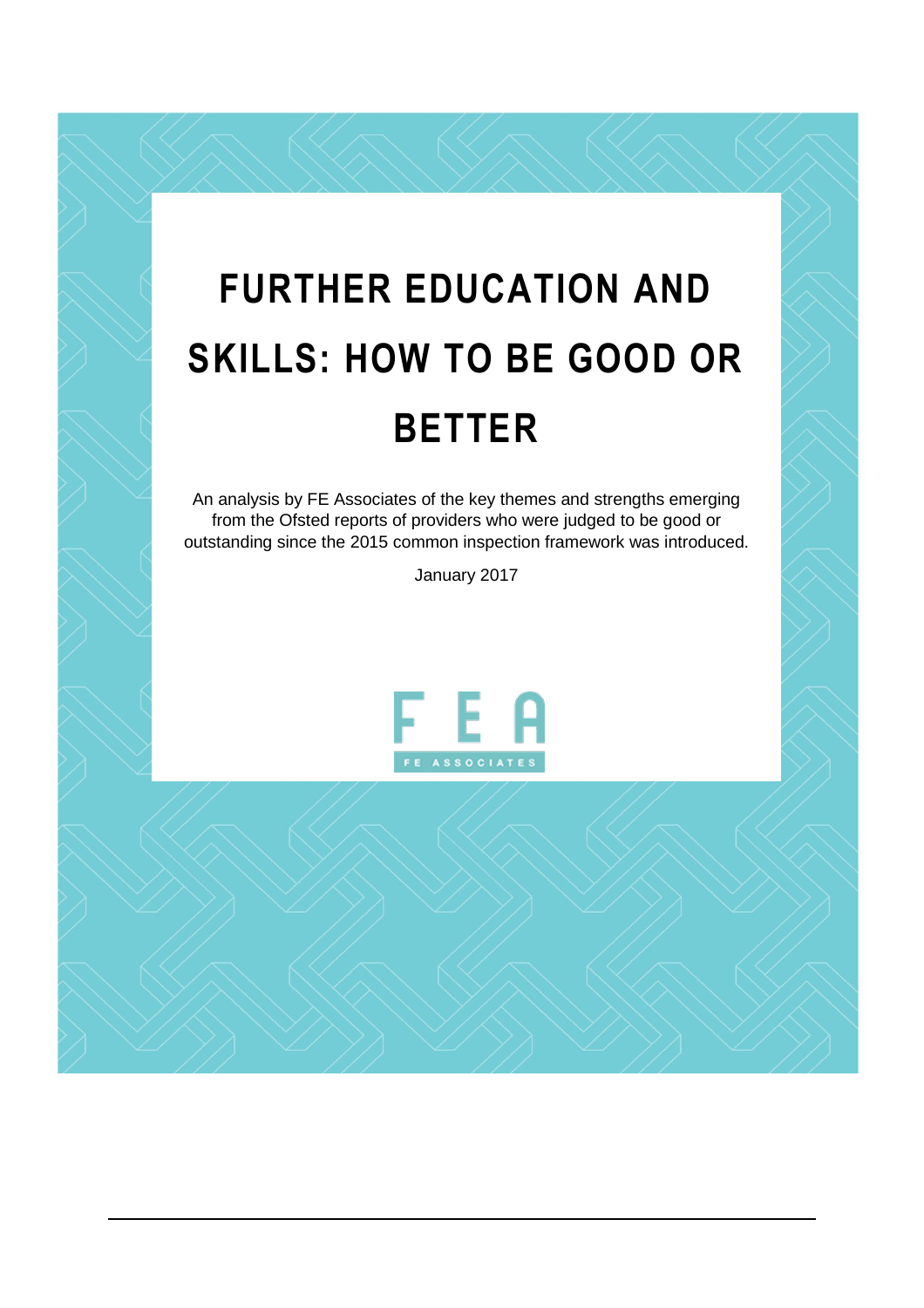# **CONTENTS**

| $\mathbf 1$    |     |                                               |  |
|----------------|-----|-----------------------------------------------|--|
| 2 <sup>1</sup> |     |                                               |  |
| $\overline{3}$ |     |                                               |  |
|                |     |                                               |  |
|                | 3.2 |                                               |  |
|                | 3.3 | PERSONAL DEVELOPMENT, BEHAVIOUR AND WELFARE 9 |  |
|                | 3.4 |                                               |  |
|                | 3.5 |                                               |  |
| 4              |     |                                               |  |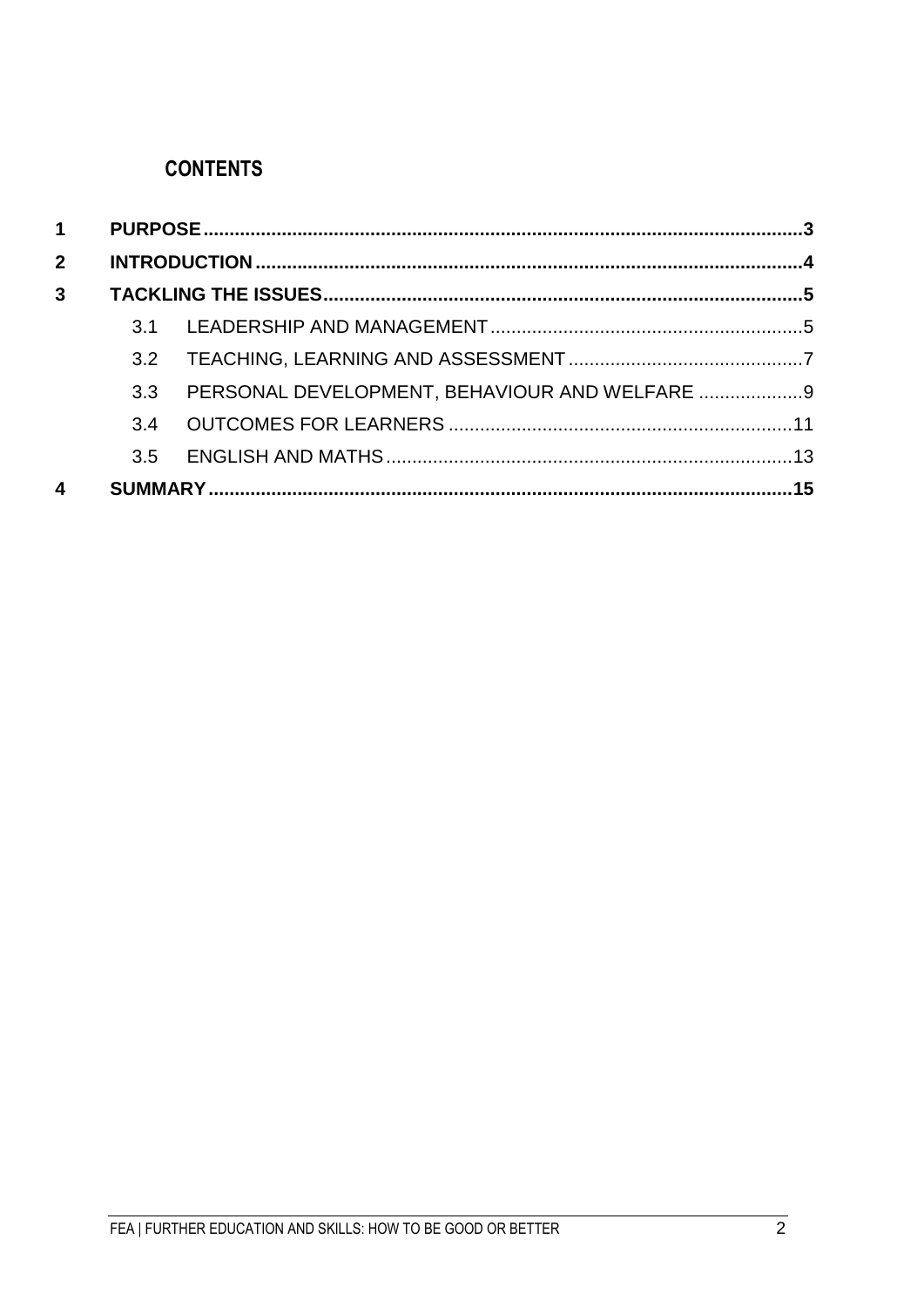## <span id="page-2-0"></span>**1 Purpose**

As the FE and Skills sector's leading provider of specialist support and expert insight we have a mission to help all providers in their continuous drive for quality improvement and the maintenance of high standards. As such this publication is designed to support providers by identifying the key themes within the Ofsted inspection reports of good and outstanding providers. Throughout this document, which has been specifically written for leaders and managers with responsibility for quality improvement, we have sought to identify practical solutions and recommendations emerging from inspection reports for general further education colleges, sixth form colleges, specialist colleges and independent learning providers.

Our specialist support services are organised across four key strands:

- Quality Improvement
- Recruitment and Interim Management
- Structural Change and Project Consulting
- People Development

and we are proud to work with hundreds of colleges and providers each year to support them in efforts to provide high quality education and training to thousands of learners.

To discuss this report in more detail or to find out about our quality improvement and support services please contact Edd Brown, Operations Director for Quality Improvement at [edd.brown@fea.co.uk.](mailto:edd.brown@fea.co.uk)

We hope you find this publication useful and informative.

Matt Atkinson & Dave Sykes Joint Managing Directors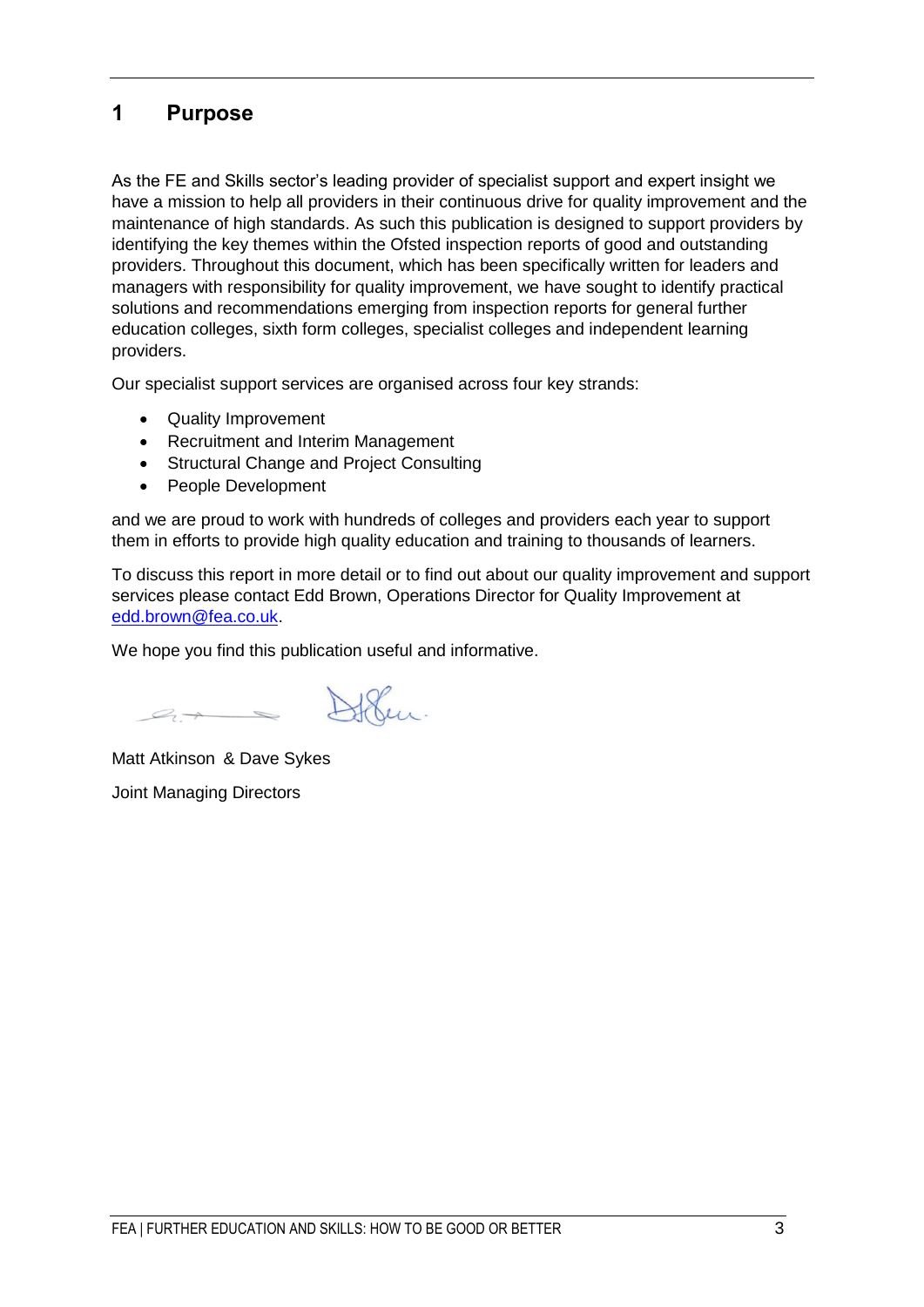# <span id="page-3-0"></span>**2 Introduction**

The Further Education (FE) and Skills sector continues to undergo significant challenges and change. In the Annual Report of Her Majesty's Chief Inspector there were some real positives, recognition of the challenges facing the sector and on-going areas for improvement. The profile for General Further Education Colleges has unfortunately been described by Ofsted as not being good enough (71% good or better) and declining (-6% from 2014-15) compared to Independent Training Providers (81%) and Sixth Form Colleges (89%) who continue to improve. The common themes identified in the 2015-16 Ofsted Annual Report for provision which is not yet good were:

- A failure to equip many students, particularly those studying vocational subjects at level 3 and those studying below level 3, with the necessary knowledge, skills and attributes to achieve and progress to their full potential
- Teaching that was not demanding enough, resulting in slower progress and lower standards
- Too few students achieved passes at a higher grade when retaking GCSE English or mathematics
- Variability of the quality of information, advice and guidance being provided and not meeting the full range of students' needs, such as those who were not intending to make applications for higher education
- Too few students undertook challenging and well-planned work-related and extracurricular activities; this was particularly the case for students studying below level 3
- Attendance at lessons was low, or an ongoing issue, on most of the study programmes at these providers.

*HMCI Annual Report, 2016.* 

Providers now face the significant challenge of responding to these important issues whilst maintaining the learner experience within a context of rapid change and fast moving agendas.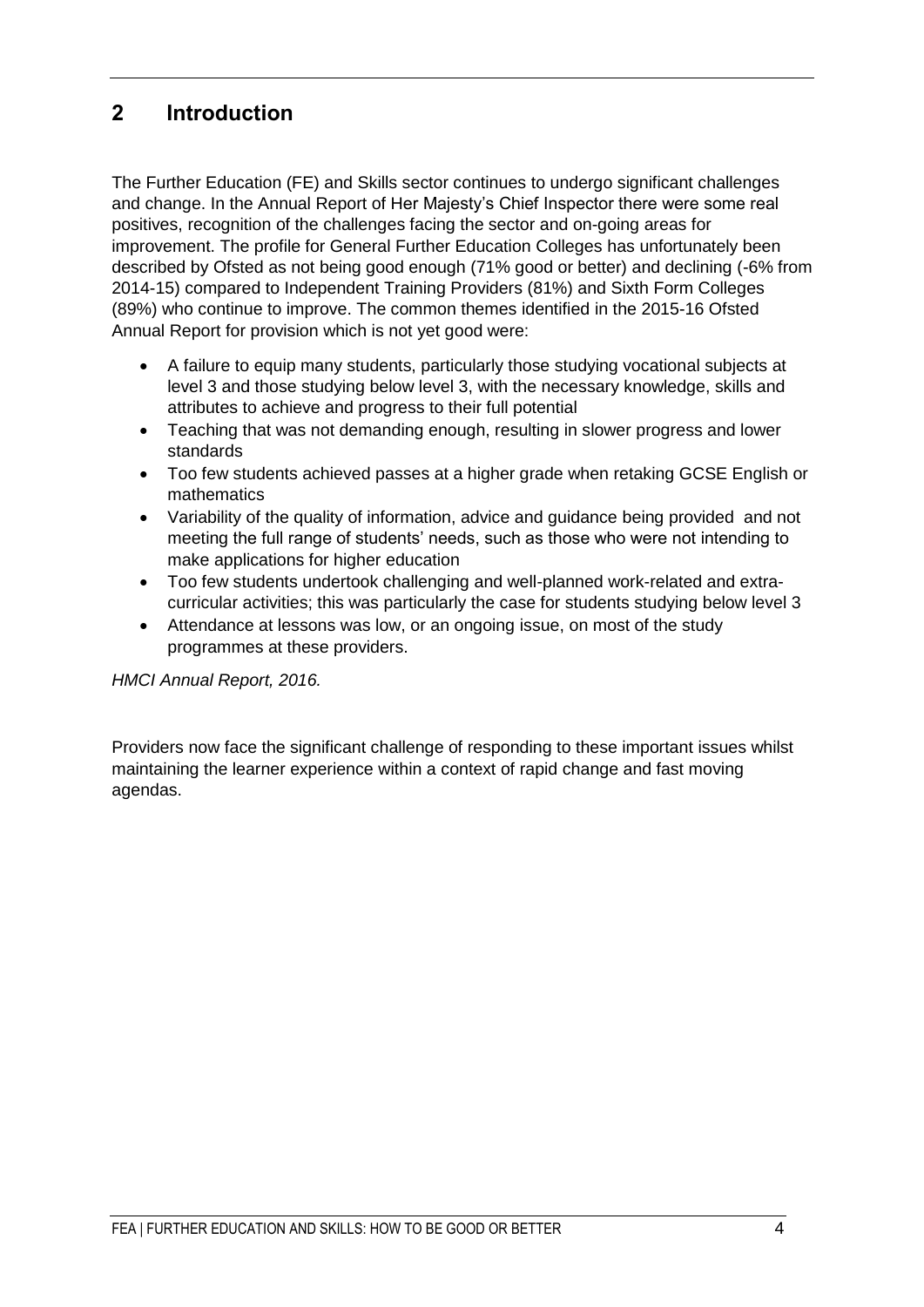# <span id="page-4-0"></span>**3 Tackling the Issues**

## <span id="page-4-1"></span>**3.1 Leadership and Management**

Ofsted have been very clear about the importance of leaders and managers, at all levels, taking more ownership for the quality of provision and driving up standards. Led by strong governance, leaders (particularly middle managers) need to tackle underperformance in provision, this includes at course level, by staff members and with individual learners.

Ofsted example: The constant focus of senior leaders on teaching and learning leads to very high levels of achievement and enjoyment for learners. Major factors contributing to learners' excellent progress and success are the very high quality of the support given and the caring atmosphere of the college in which learners and staff thrive. Leaders and middle managers provide excellent resources that teachers and learners use imaginatively and extremely effectively in teaching and learning. (GFE Provider)

In order to achieve this a provider must:

- Simplify quality systems, which are often complicated over time by various agendas, to focus on the learner experience and supporting staff to improve this. Fewer and simpler systems will result in the quality and consistency colleges require.
- Develop internal systems that make key performance indicators and in year data accessible. This will result in support and interventions being targeted more effectively and implemented in a timely manner.

Ofsted example: Middle leaders have direct responsibility for standards and for learners' achievements; they rise to the task very effectively, maintaining exceptionally high-quality teaching, learning and assessment. When improvements are needed, these are made rapidly and clearly. Teachers and managers have ready access to comprehensive information about their learners and use this information exceptionally well to set challenging goals and motivate learners. They are constantly looking for ways to improve and, as a result, learners achieve well and frequently exceed their targets. (GFE Provider)

 Ensure self-assessment is from the bottom up, robust and continuous. Ensure quality improvement plans are live documents with actions and their impact reviewed regularly against key performance targets.

Ofsted example: Teachers and managers contribute very well to improving teaching and learning through self-assessment and course reviews. Teachers' and middle managers' ownership of their courses has created a collaborative culture in which teachers and support staff learn from each other. They are confident and innovative when changes need to be made. (GFE Provider)

- Improve the quality of teaching and learning through an observation process that focusses on the progress and skill development of learners with observers who are trained well and confident in observing.
- Ensure that observation reports are detailed and time is given to high quality coaching and feedback sessions that focus on improving the progress of learners.
- Ensure all staff have an improvement plan following any observation and that managers are ensuring the targets set in the improvement plan are being achieved.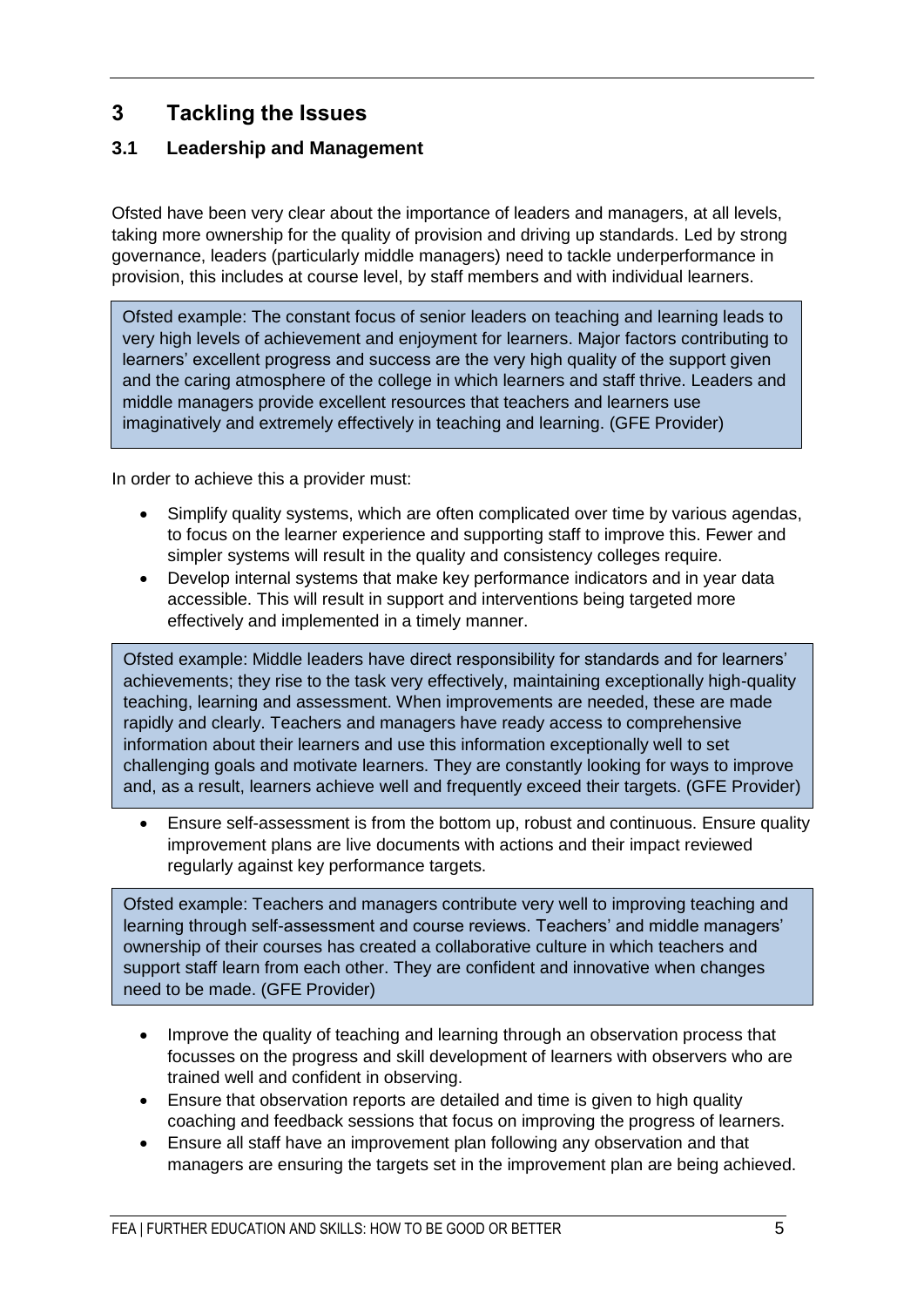Provide a readily available and variable programme of staff development which is valued by staff and motivates them to bring about improvements in their practice and their learners' experience.

Ofsted example: Rigorous performance management and extensive staff development combine very effectively to improve the quality of teaching, learning and assessment. Managers have established a strong culture of continuous improvement, which has resulted in excellent cooperative working by staff in different roles to build a 'team around each learner'. Managers' support tutors well to improve where their teaching is judged to be less effective. They take swift and appropriate steps to ensure that those staff who are unable or unwilling to respond to the support provided and improve their practice, leave the organisation. Staff are open and honest about their needs when they seek support, such as to improve their ability to manage learners' behaviour. Inspectors found numerous success stories of staff who have benefited from support and gone on to provide similar effective support to their peers. (Independent learning provider)

 Engage with local employers and other key stakeholders to curriculum plan and offer a curriculum that is focussed on developing the skills learners need to be successful once they progress.

Ofsted example: The rich and varied curriculum ensures that learners can take subjects that prepare them very well for their future learning and employment. College leaders understand the nature of the local and regional economy and analyse the results of each course that learners take. Consequently, the curriculum provides many opportunities for learners to take courses that suit their interests and aspirations for higher education and future careers. A clear sense of enterprise exists throughout the college. As a result, staff are creative and thoughtful about their teaching. Recent innovations include a growing sporting excellence programme; college-wide promotion of the idea of the 'growth mindset' to encourage skills improvement; and the introduction of a well-regarded religious studies course (Sixth Form College)

 Ensure the progress and destinations of learners is captured throughout the year and includes learners who have left their programme.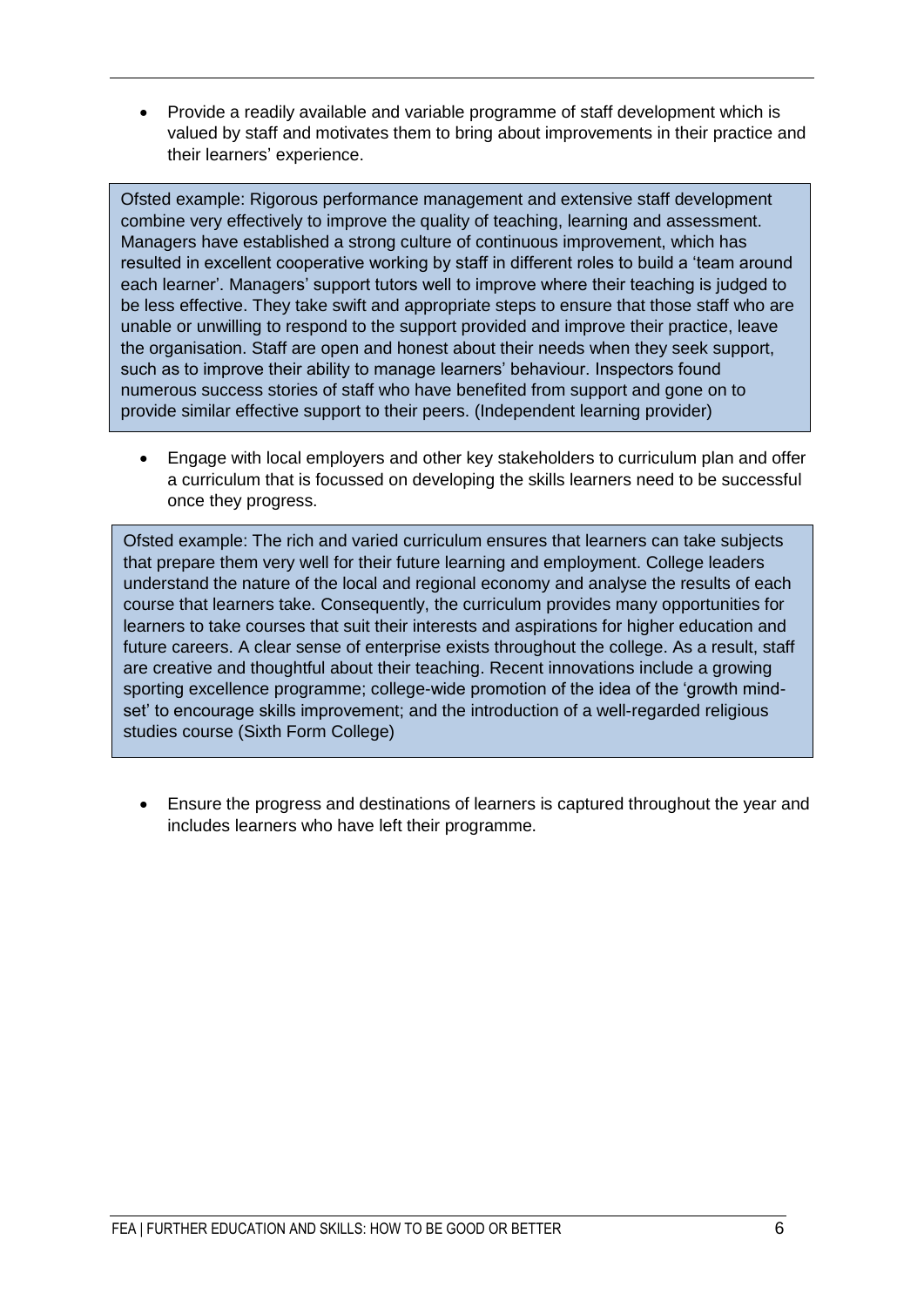## <span id="page-6-0"></span>**3.2 Teaching, Learning and Assessment**

In providers where the quality of teaching, learning and assessment practice is better, there is a strong culture and ethos of reflective practice by teachers who collaborate and share with each other. The culture is underpinned by teachers who have the highest expectations for themselves and their learners, lessons are engaging and purposeful and this results in a good pace contributing to the progress of all learners. This is achieved by:

 Focussing planning on 'planning for learning'. The best lessons are categorised by outcomes that are focussed on learning new skills and knowledge, not tasks. This results in learners being more purposeful in lessons, they can see the benefit and value of sessions and demonstrate progress regularly.

Teachers' assessment of learning is excellent. They use a wide range of assessment methods very well. They have a very good understanding of their learners' progress. They use this information skilfully to give well-thought-out feedback which guides learners very effectively on what they need to do to make further improvements. (GFE Provider)

- Staff who are passionate about their subject and plan challenging lessons that create excitement and inspire learners resulting in high levels of motivation and engagement.
- Initial assessment and learners' starting points are used incredibly well to plan lessons that meet the individual needs of all learners. Planning ensures that not all learners are working on the same tasks, at the same time and at the same speed.

Ofsted example: Tutors conduct a thorough initial and diagnostic assessment to identify the learners' starting points clearly. This includes a careful diagnosis of English and mathematics skills and learning needs. Staff identify learners' support needs quickly and accurately. Tutors use the findings of diagnostic assessment to plan bite-sized learning tasks, which build individual learners' confidence and motivation as they consolidate their skills. However, in a very small minority of cases, tutors set learners targets that are focused on the completion of tasks rather than on achieving learning objectives. In such cases, targets are not time bound or specific enough to enable learners to achieve challenging goals. (Independent Learning Provider)

 Deploying in-class support staff extremely well by planning their responsibilities based on individual and group needs.

Ofsted example: Additional learning support is well targeted and highly effective. Learners' support needs are identified promptly and accurately. Learners with complex needs receive excellent additional support in discrete and mainstream provision. This helps them to work with increasing independence. Specialist additional support for learners struggling with their English or mathematics is very good and easily accessible. Guidance and resources to help teachers to support learners with, for example, dyslexia, emotional health difficulties or behavioural problems are very good and are used very well by teachers (GFE Provider)

 Providing feedback that identifies what a learner has done well and what needs to be developed to improve future work.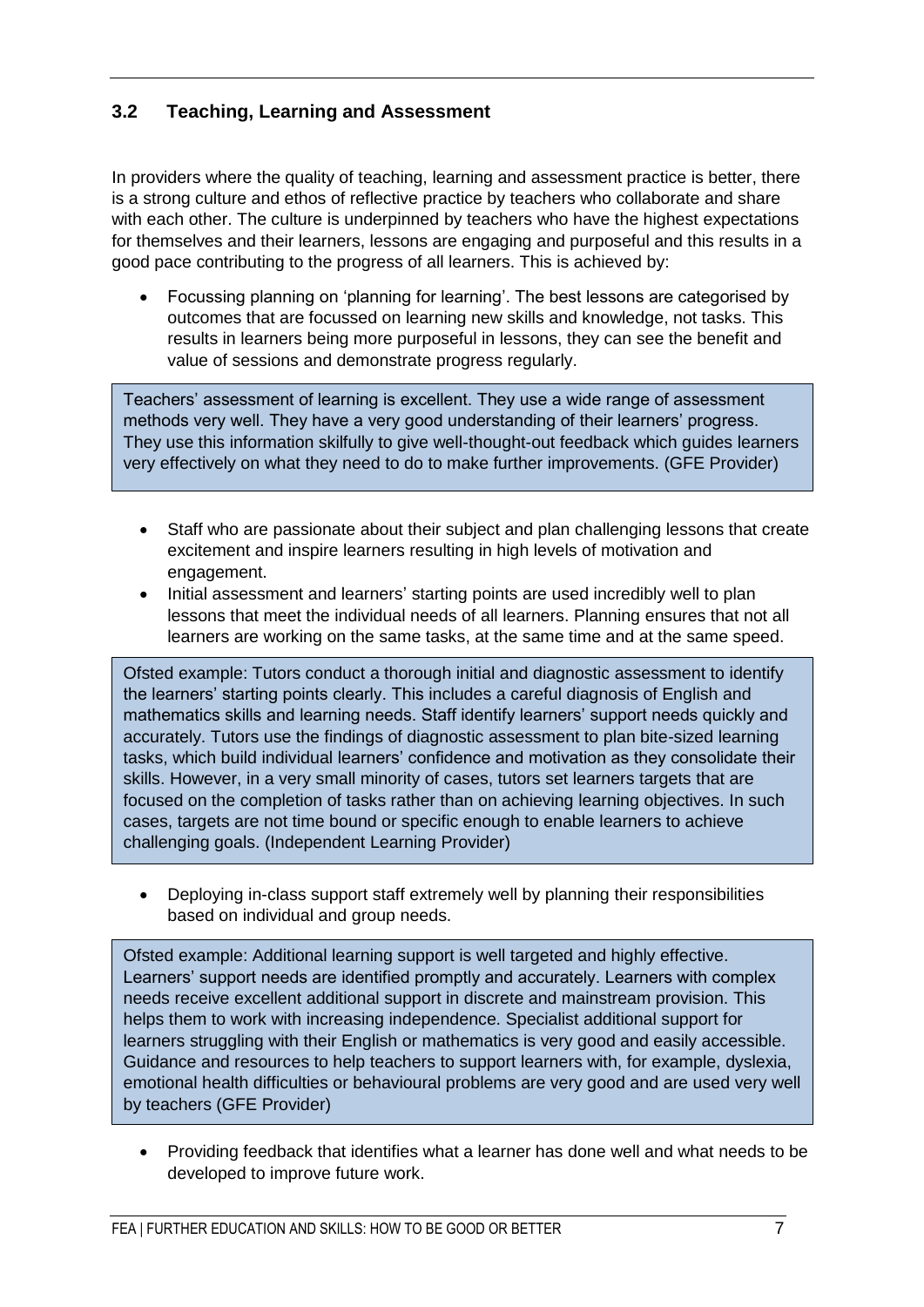Teachers use formative and summative assessment methods to track the progress of their learners against challenge grades.

Ofsted example: Teachers take a forensic approach to the monitoring of learners' progress and achievement. Teachers use ongoing assessments and checking of learning very effectively to pinpoint priorities for development. They set homework regularly and mark it promptly, and the majority provide detailed and timely written feedback to learners. They encourage learners to evaluate their own performance, and set their own clear and challenging targets for further improvement. As a result, in the current year a large majority of learners are making sustained progress, with many exceeding their target grades based on their prior achievement. (Sixth Form College)

 Links between tutorial, curriculum and cross college events ensure that learners are prepared for life in modern Britain and they demonstrate exemplary behaviour and respect for each other.

Ofsted example: Learners are fully engrossed in their work and can speak clearly about what they have learnt. Tutors plan activities carefully and imaginatively to promote discussion and to make links between the different aspects of learners' programmes. For example, a research project related to world population day is used very effectively to enable learners to apply their mathematics skills and gain knowledge about diverse cultures and people in the world. Learners develop sound awareness and understanding of important information about safeguarding, employability, welfare, British values and diversity. They use this to their advantage to gain skills or employment. This learning is skilfully reinforced through displays, discussions, contextualised activities and questioning. (Independent Learning Provider)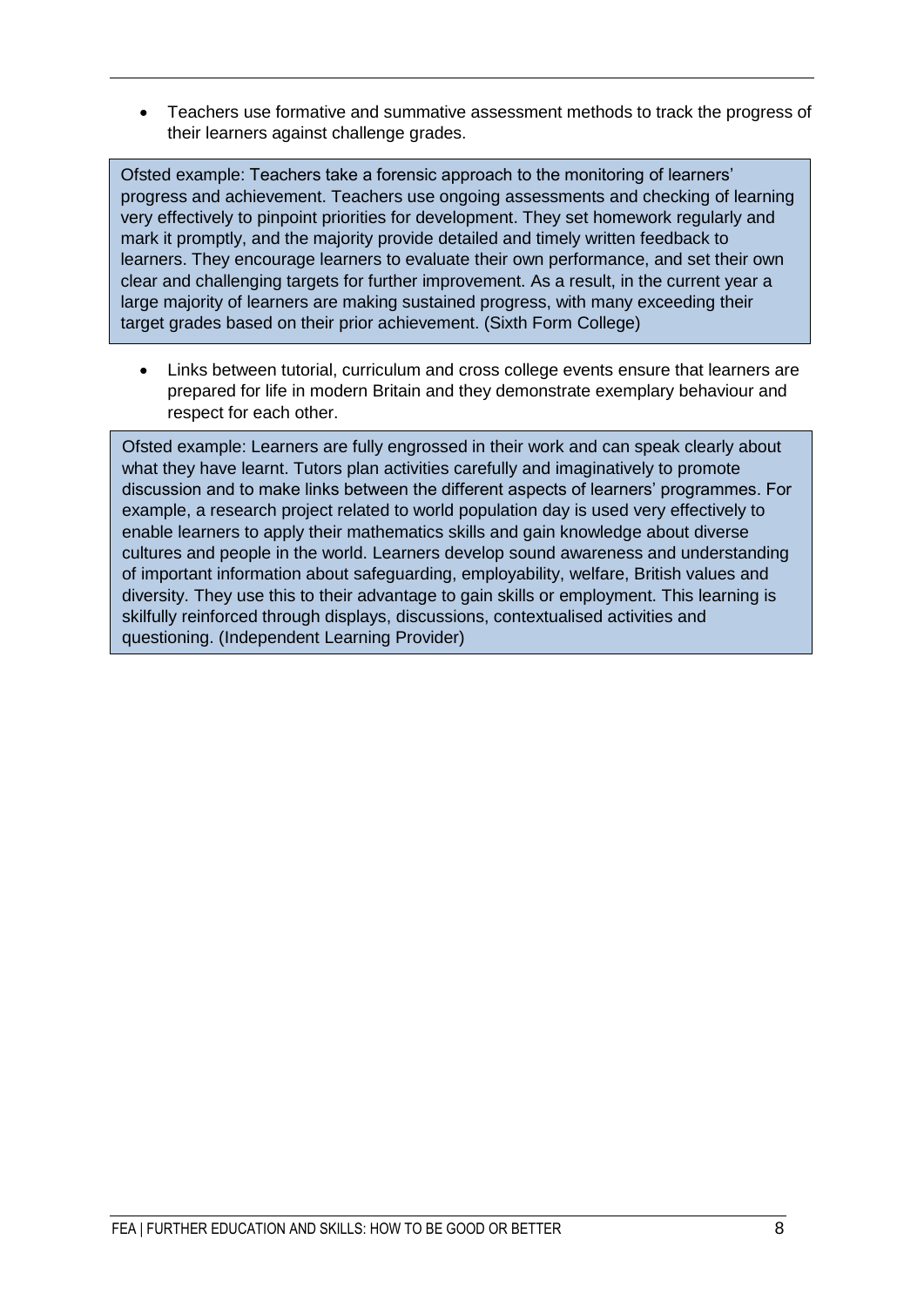## <span id="page-8-0"></span>**3.3 Personal Development, Behaviour and Welfare**

Establishing, developing and tracking the wider skill development of learners during their programme of study is an important aspect of the 'progress agenda'.

Ofsted example: Learners develop excellent communication, teamwork and problemsolving skills that significantly boost their employment potential. All learners participate in high-quality work experience, work-related activities and a wealth of very well-thought-out college programmes and activities covering aspects such as music, enterprise, engineering, medicine, hospitality and sport aligned to their long-term employment aspirations. (GFE College)

Holistic skill development and developing the whole learner is a feature of the best colleges, it threads through all provision and can be achieved through:

- Developing a tutorial programme that focusses on 'behaviours for learning' and giving learners the skills to be successful through:
	- o Identifying learners' starting points through induction
	- o Reviewing their progress regularly and tracking the development through tutorial provision
	- o Ensuring learners have targets linked to the development of these skills
	- o Including the pertinent skills on learners profiles so that all tutors are aware
	- o Ensuring learners are aware of the progress they are making to increase their confidence.

Ofsted example: Learners are highly disciplined and demonstrate a professional approach to their studies. This ensures that they quickly develop excellent industryrelevant skills and understanding. Attendance in most lessons is high, and teachers investigate any learner absence promptly and put plans in place to help those learners who may have difficulties. (Independent learning Provider)

• In order to demonstrate that good progress is being made providers should plan to develop skills over time. Update schemes of work so that opportunities are identified when and where wider skills can be developed. This is important so that learners see connections between curriculum, tutorial and other aspects of their study programme. It also ensures opportunities are not missed to develop any skill.

Case study: In one provider, different types of employment, appropriate to the level of programme were integrated into the curriculum. In lessons, skills required to be successful in that employment were embedded throughout the programme and acted as a thread connecting different aspects of the study programme together. (GFE College)

- Write learning outcomes that focus on wider skill development, not just knowledge and content outcomes.
- In 'progress reviews' or tutorials incorporate wider targets and the process of learning, not just the intended outcome, for example, unit completion.
- Focus relentlessly on attendance, punctuality and conduct so learners are prepared for the workplace. They also need to demonstrate safe working practices in sessions.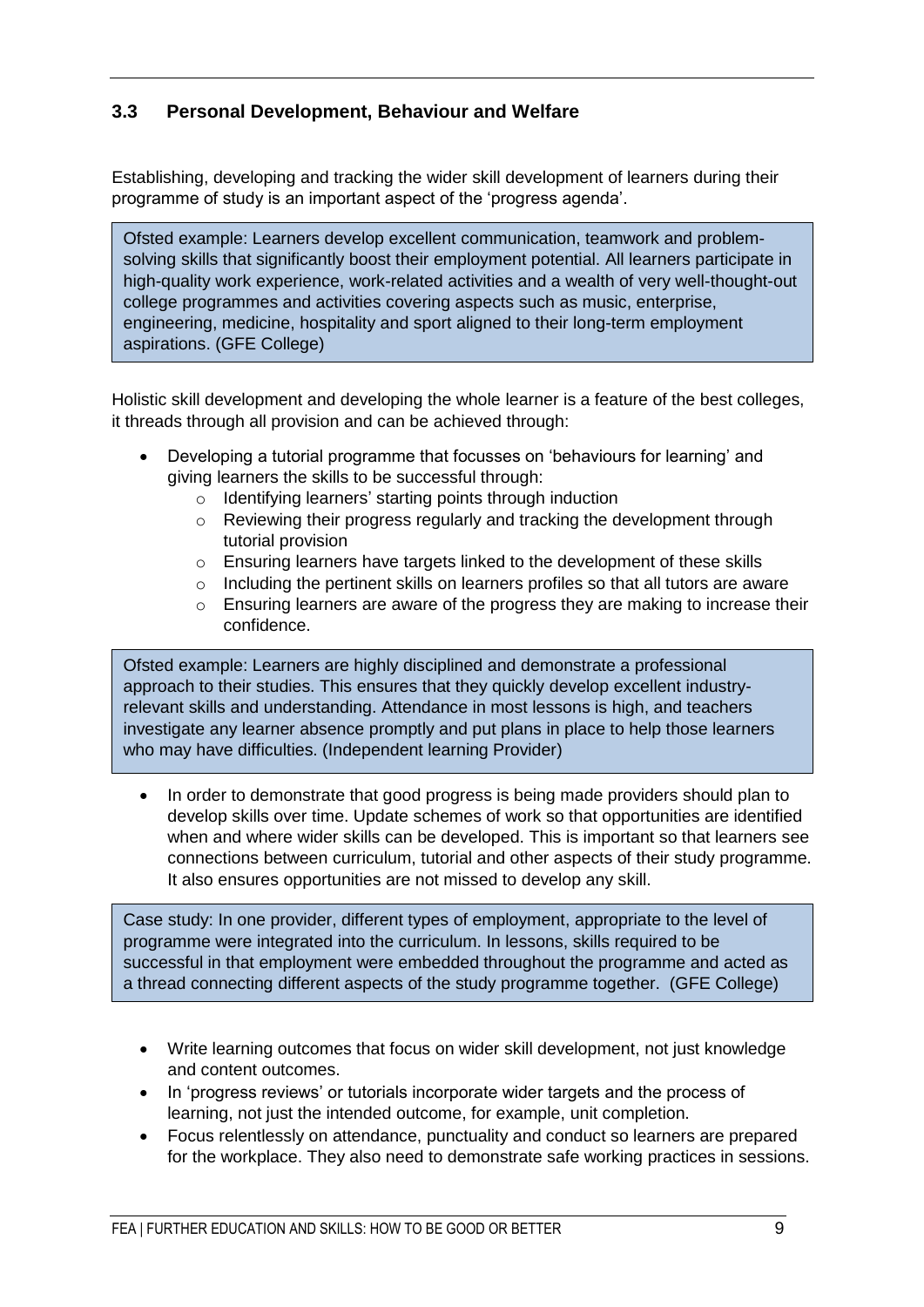Ofsted example: Learners are highly disciplined and demonstrate a professional approach to their studies. This ensures that they quickly develop excellent industryrelevant skills and understanding. Attendance in most lessons is high, and teachers investigate any learner absence promptly and put plans in place to help those learners who may have difficulties. (Independent Learning Provider)

 Ensure learners take pride in their work and portfolios so that they become a useful tool in future learning helping learners make connections in their learning.

Ofsted example: The standard of learners' work is exceptionally high and, as a result, most achieve their qualification successfully and secure either good jobs or places at university. An industry project, central to each programme, ensures that the standard of vocational skills that learners develop is extremely high. Learners' work is of a professional standard long before they complete their course. (Independent Learning Provider)

 Deliver a highly effective and differentiated careers, advice, guidance and progression service. This should provide a balance between subject specialist information and wider opportunities available to learners.

Ofsted example: Information, advice and guidance are highly effective. Learners benefit from impartial careers guidance enabling them to make informed choices about their future work and study options. As a result, most learners have clear plans for progression. Most learners on study programmes progress to apprenticeships, employment or further study. The vast majority of apprentices progress to sustained employment and, where appropriate, to higher-level job roles or to higher-level training (Independent Learning Provider)

 Learners are employment ready as a result of a differentiated work experience programme, for all levels, and this is supported by enrichment programmes, commercial settings, live briefs, external speakers and careers events.

Ofsted example: Learners acquire excellent employability skills in lessons and from enrichment and other activities. Work experience overseas, additional qualifications, and community performances all help to broaden their horizons. Teachers encourage team working, peer assessment, and effective communication. Learners' attendance and punctuality are very good; (Sixth Form College) and

Learners' horizons are broadened very well by excellent careers guidance enriched by contributions from a wide range of speakers. Consequently, learners understand career options and the consequences of their choices very well. This results in them making very well-informed decisions about their next steps. (GFE College)

 Learners are able to protect themselves from harm because they have become independent, resilient and critical thinkers.

Learners' behaviour is exemplary. They show a very high level of respect for each other, their teachers and college property. Managers and teachers have successfully created a most welcoming and hospitable atmosphere by adopting and promoting fundamental British values as college values to underpin daily life in the college. (GFE College)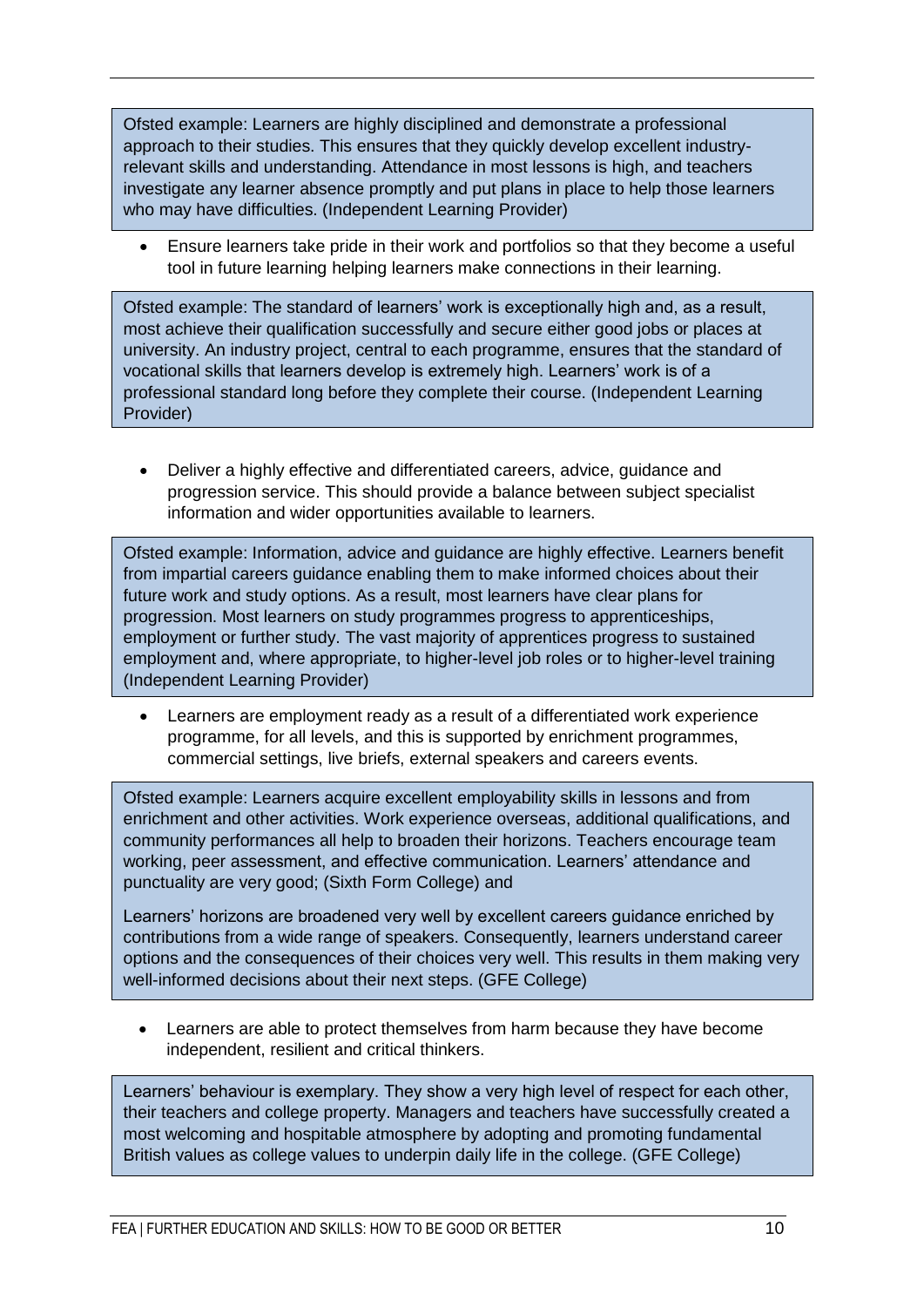#### <span id="page-10-0"></span>**3.4 Outcomes for Learners**

Outstanding outcomes are underpinned by:

- Highly effective IAG and induction programmes for learners
- Consistently good teaching and learning
- Strong assessment practice and detailed feedback
- **Effective tutorial provision and on-going support for learners**

This will result in:

 High expectations in which learners take pride in their work and produce work to a very high standard.

Ofsted example: The culture of the college ensures that learners are proud of their work and have high expectations of themselves. They produce work of a high standard and develop good independent learning and study skills. (Sixth Form College)

 Learners developing their practical and personal skills very well making them more confident and independent.

Ofsted example: Learners very clearly demonstrate the skills and knowledge they have acquired and show how these have helped them to develop the habit of continued learning. Apprentices produce a very high standard of work that is valued highly by their employers. Learners on study programmes gain essential skills such as team working, using initiative, problem solving and communication. The acquisition of these skills prepares learners well for their work placements where they can showcase their skills. (Independent Learning Provider)

 Learners making excellent progress based on their starting points and providers have high levels of achievement rates.

Ofsted example: Because of the excellent progress made by learners, high proportions of them achieve high grades. In 2014/15, 61% of A-level learners and 40% of those completing advanced vocational courses achieved high grades, which is well above the national rate.

Learners make excellent progress to higher levels of study and into employment. Progression rates to higher education are very high, and around a third of A-level learners go on to prestigious universities. (GFE College)

Ofsted example: Most learners complete their programmes, enjoy their learning and achieve their qualifications. Learners make very substantial progress. Most achieve positive outcomes such as progression into employment, further education or apprenticeships. This is an outstanding achievement given the very low starting point for most learners on study programmes and the range of barriers many have faced in life, including offending, poor school attendance, exclusion, drug misuse, bullying and being in care. (Independent Learning Provider)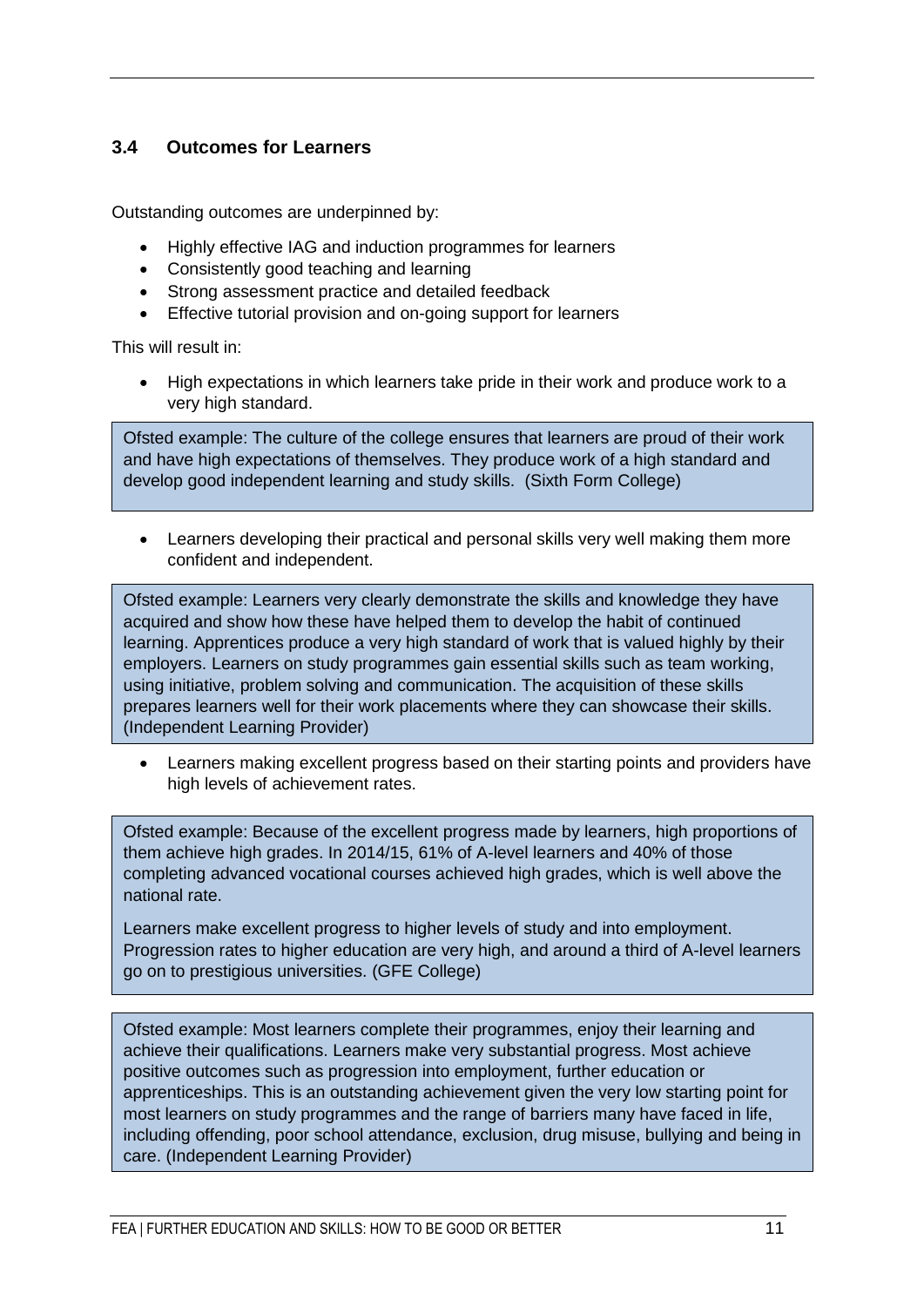- High quality and challenging work experience that helps prepare learners for life after education
- High levels of progression and learners progressing to positive destinations

Ofsted example: Teachers and other adults act as excellent role models and promote high expectations and aspirations, helping learners to develop a wide range of skills suitable for employment and higher levels of study. Learners communicate well, work independently or collaboratively, follow instructions carefully and readily take on responsibilities. Work experience placements, the varied enrichment programme and additional qualifications all make valuable contributions to the range of skills developed. A high proportion of learners progress to university and almost all others progress to positive destinations including employment and apprenticeships. (Sixth Form College)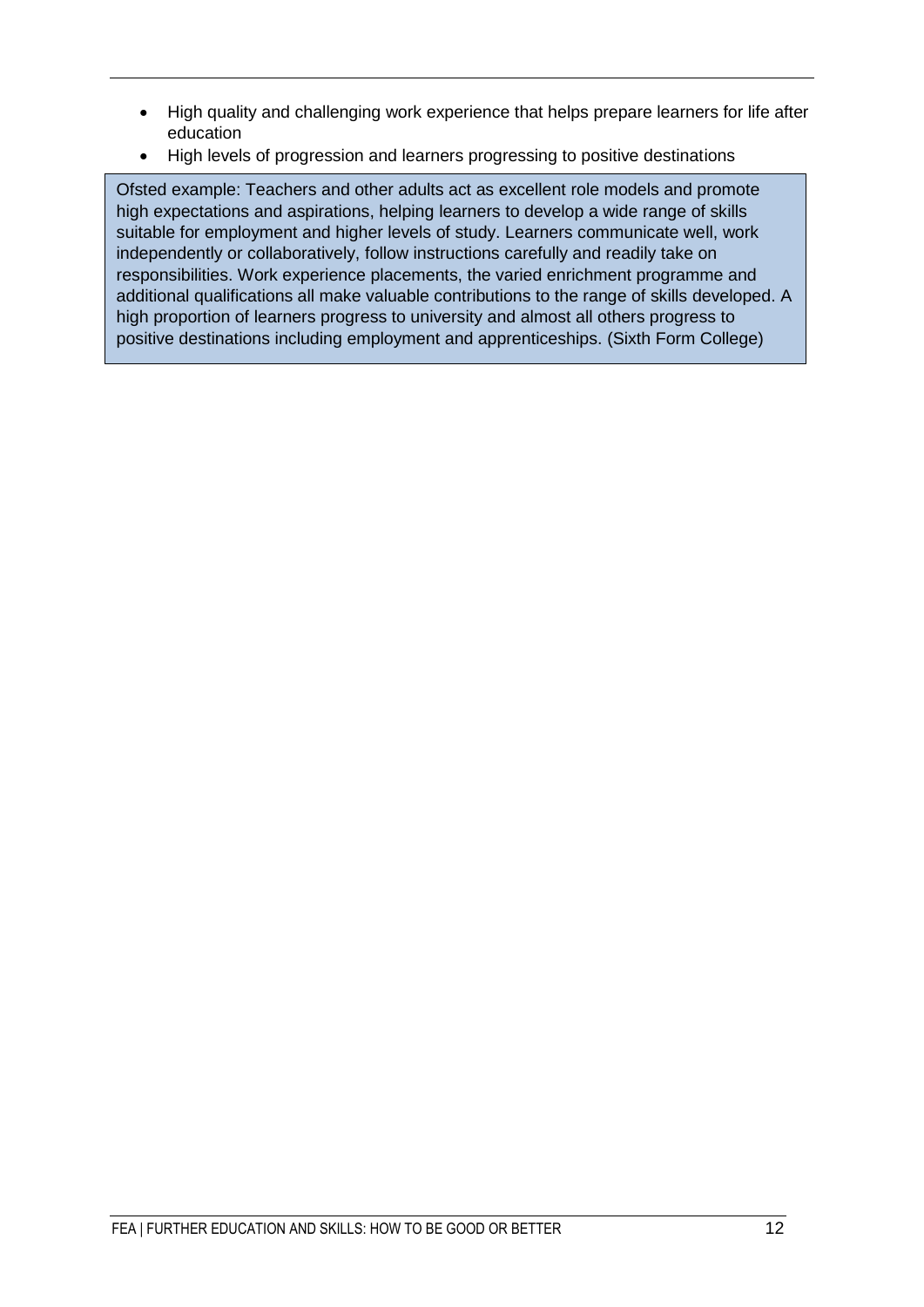## <span id="page-12-0"></span>**3.5 English and Maths**

The progress of learners in English and maths continues to be one of the biggest challenges for post-16 providers. Providers need to have a clear strategy for English and maths that connects specialist staff and sessions with vocational tutors and their lessons. Staff development needs to focus on the English and maths skills of vocational tutors, giving them the skills and confidence to develop English and maths with their learners. Improving English and maths provision and learner outcomes can be achieved through:

- A high profile strategy that is owned by all with clear responsibilities and driven by senior managers
- Highly effective initial assessments that inform planning based on the starting point of learners' skills
- Promoting the importance of English and maths skills through the whole learner journey (initial advice and guidance through to progression with an increased focus early on and during induction)
- Subject specialists and vocational tutors working collaboratively to support each other and their learners.

Ofsted example: Specialist teachers in English and mathematics support learners very well to develop their skills in these subjects. Learners benefit from a range of appropriate courses, well matched to learners' skills, goals and prior achievements. Learners receive support to work towards GCSE examinations in English and mathematics. As a result, the number of learners achieving these qualifications at grades A\* to C has improved significantly. Teachers of other subjects reinforce the importance of applied literacy and numeracy very well in subject lessons. Teachers consistently focus on developing learners' use and understanding of key terminology and subject-specific terms. Most learners use this terminology with confidence in their explanations. (Sixth Form College)

 In the best lessons, planning ensures that strategies and resources to support skill development are varied.

Ofsted example: On GCSE English and functional skills courses, the majority of learners make good progress, often from low starting points. This is because standards of teaching are high, and because teachers use teaching time effectively. In addition, subject and vocational teachers integrate the development of learners' English into their lessons effectively; most teachers correct learners' spelling, punctuation and grammar well.

Learners' progress on mathematics GCSE and functional skills courses is good. It has improved rapidly following the implementation of a range of well-conceived strategies similar to those that have been very successful in English. Teachers plan their lessons carefully, based on detailed analyses of learners' starting points. (GFE Provider)

- A provider's marking scheme for spelling, punctuation and grammar is consistently applied and feedback develops maths skills where appropriate
- Marked work should demonstrate progress over time and that skills have improved
- Providers need to develop a method of tracking the progress of learners in-year to demonstrate skill development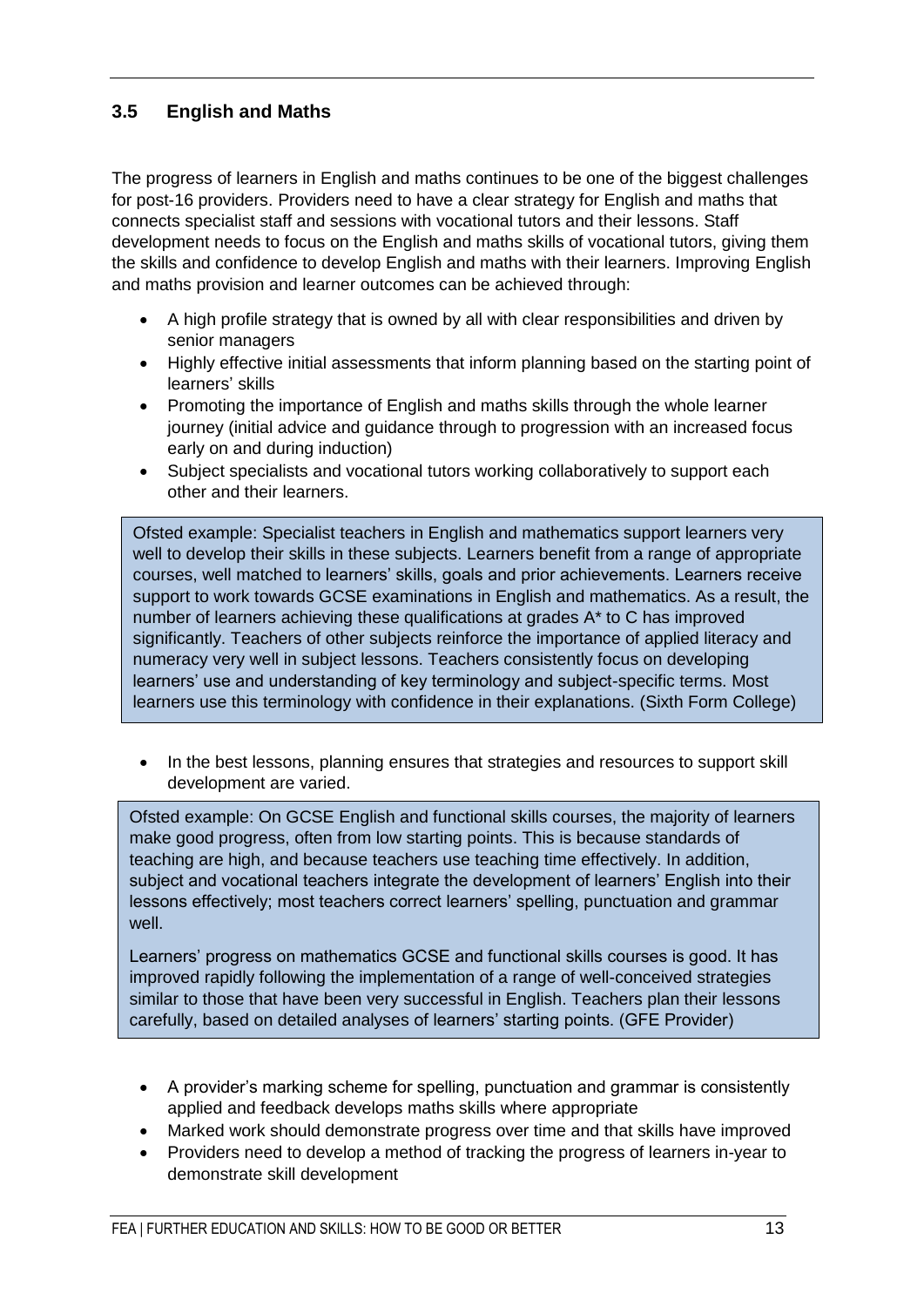- Learners need to be set targets through tutorials that focus on English and maths skills development
- Regular communication between specialist staff and vocational tutors, especially to track non-attendance.